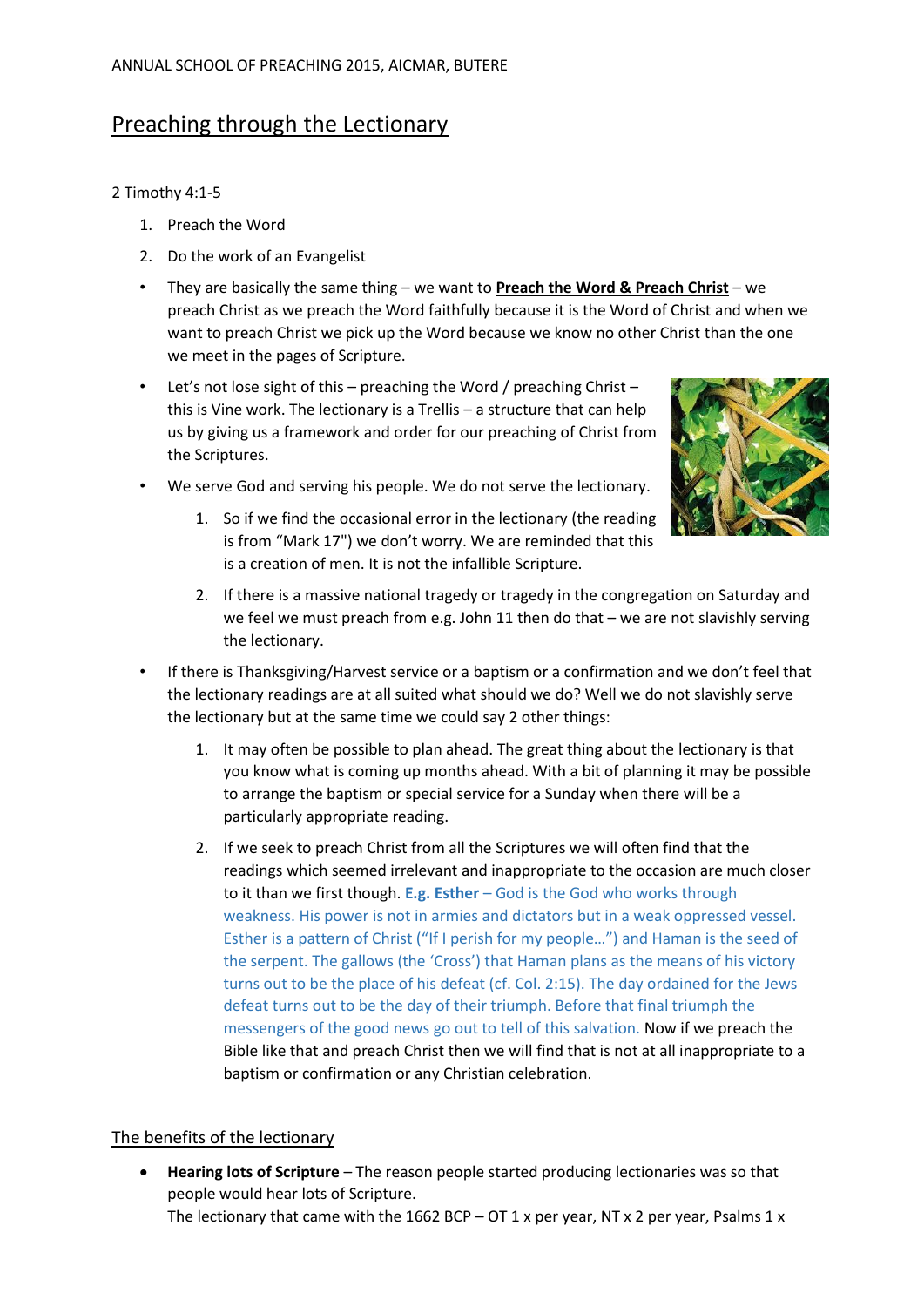per month. Morning Prayer = 8 chapters of Scripture = at least 30 minutes of pure reading the Word of God.

1 Tim. 4:13 – devote yourself to the public reading of Scripture A strength of Anglicanism is at least the reading of 3 passages every Sunday Let's make the most of these opportunities

# Reading well

- 1. Prepare well read multiple times, aloud
- 2. Practice names and difficult words
- 3. Understand well so you can speak with meaning
- 4. Speak clearly and loudly
- **Seasons and doctrines** Focus on different doctrines at different times. In some ways we should celebrate Easter every Sunday but when do we actually preach on resurrection? We could preach on the incarnation any Sunday of the year, but would we?
- **Word-driven preaching** Discourages us from starting with an idea and then trying to find a passage. Discourages just preaching my favourite topics. Forces us to start with the passage. The Bible sets the agenda.
- **Whetting appetite for the Word** Both 1) in the sense that the congregation knows the Scripture passage that will be preached on in advance and can read in advance and prepare and be hungry to hear it preached and 2) in the sense that the preaching of the Word can excite people about the book of the Bible and equip and encourage them to go back and read the rest of it for themselves.

# Choosing a reading versus seeing connections

*Should we try to find a theme that cuts across or just choose one of the 3 readings?*

- Connections can help us see the Bible as one story
	- o There will often be connections.
	- $\circ$  On the seasonal Sundays there will definitely be a theme and connections. E.g. All Saints Day – theme of resurrection – Isaiah 25 – on this mountain God will destroy the shroud that covers all people, he will swallow up death forever – Psalm 24 – lift up your heads you gates that the King of Glory may come in – a song of triumph for the King of Kings who has just defeated death and is ascending into heaven – John 11 – I am the resurrection and the life.
	- $\circ$  The Apostles in Acts sometimes did this more thematic preaching gathering a few passages together.
	- $\circ$  It is very hard work. You have to have done all the hard 'Getting it Right' work on each of the passages. Then you need to work really hard to come up with One Thing to say that is faithful in bringing together all the passages.
	- $\circ$  It may depend on the maturity of your congregation and how well they know their Bibles. Are they able to jump around from book to book and quickly know where they are in the Bible story?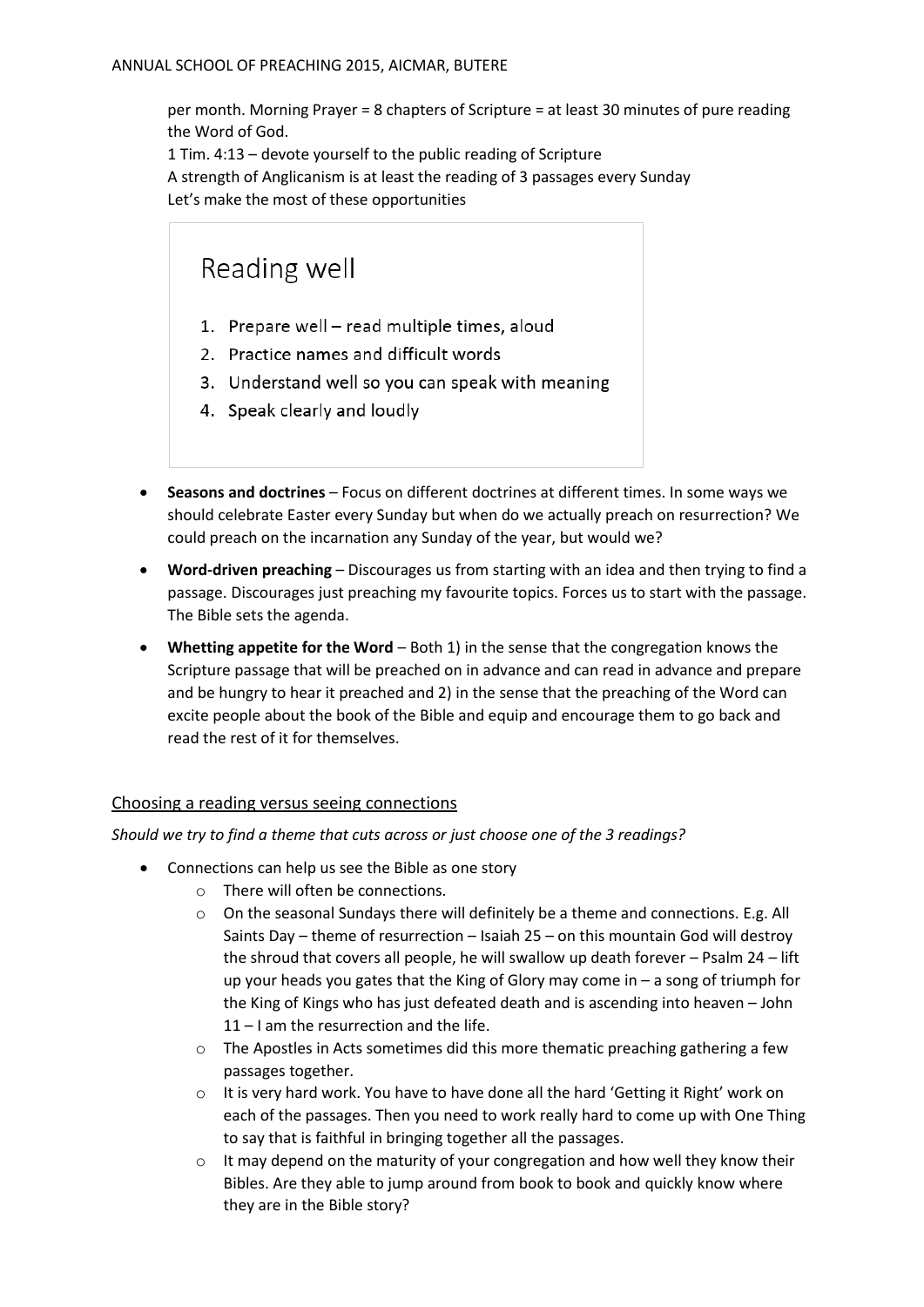#### ANNUAL SCHOOL OF PREACHING 2015, AICMAR, BUTERE

But great advantages of sticking with one passage – easier to prepare, easier to follow

#### Preaching a season – uncommon doctrines

- Advent preparing for the return of Christ
	- $\circ$  ALMIGHTY God, give us grace that we may cast away the works of darkness, and put upon us the armour of light, now in the time of this mortal life in which thy Son Jesus Christ came to visit us in great humility; that in the last day, when he shall come again in his glorious majesty to judge both the quick and the dead, we may rise to the life immortal; through him who liveth and reigneth with thee and the Holy Ghost, one God, now and for ever. Amen. [Advent 1]
	- $\circ$  We might be tempted to leave the doctrine of the return of Christ to the cults and get on with more 'practical' business. But this is the most relevant of doctrines. The logic of the whole NT is that we are to live now in light of the future. E.g. look at the end of each chapter of 1 Thessalonians.
- Christmas preaching the incarnation
	- $\circ$  Lots of wonderful doctrine and implications to preach. E.g. Hebrews 1:1-4 Jesus is the radiance (outshining) of God's glory and the exact representation of his being. Tom Torrance in WW2 - the biggest question soldiers asked: "Is God really like Jesus?" Yes he is! Exactly. He is a humble God who washes feet of sinners.
- New Year eternity & humility
	- $\circ$  Will we just preach the ego boosting motivational New Year message everyone else is preaching? The lectionary readings (Ps. 8, Rev. 21, Matt. 25) point in a different direction towards the smallness of man and the coming of Christ in glory. These BCP collects strike the right note:
	- $\circ$  O GOD, the protector of all that trust in thee, without whom nothing is strong, nothing is holy; Increase and multiply upon us thy mercy; that, thou being our ruler and guide, we may so pass through things temporal, that we finally lose not the things eternal: Grant this, O heavenly Father, for Jesus Christ's sake our Lord. Amen. [Trinity 4]
	- $\circ$  O ALMIGHTY God, who alone canst order the unruly wills and affections of sinful men; Grant unto thy people, that they may love the thing which thou commandest, and desire that which thou dost promise; that so, among the sundry and manifold changes of the world, our hearts may surely there be fixed, where true joys are to be found; through Jesus Christ our Lord. Amen. [Easter 4]
- $\bullet$  Epiphany the nations and mission to the nations
	- o Ephesians 3 is one of the readings here, makes two very helpful points:
		- 1. Our oneness in Christ  $(v6)$  no place for negative ethnicity in the church
		- 2. What is mission? (v8-9) not about crusades and PA systems, not about getting numbers into church, definitely not about spreading a culture or 'influencing society' – it is simply talking to people about the riches of Christ, making the gospel plain to people – could be the Christian fundi at the building site to fellow workers, could be the old lady talking to other old ladies.
- Transfiguration the glory of God in the face of Christ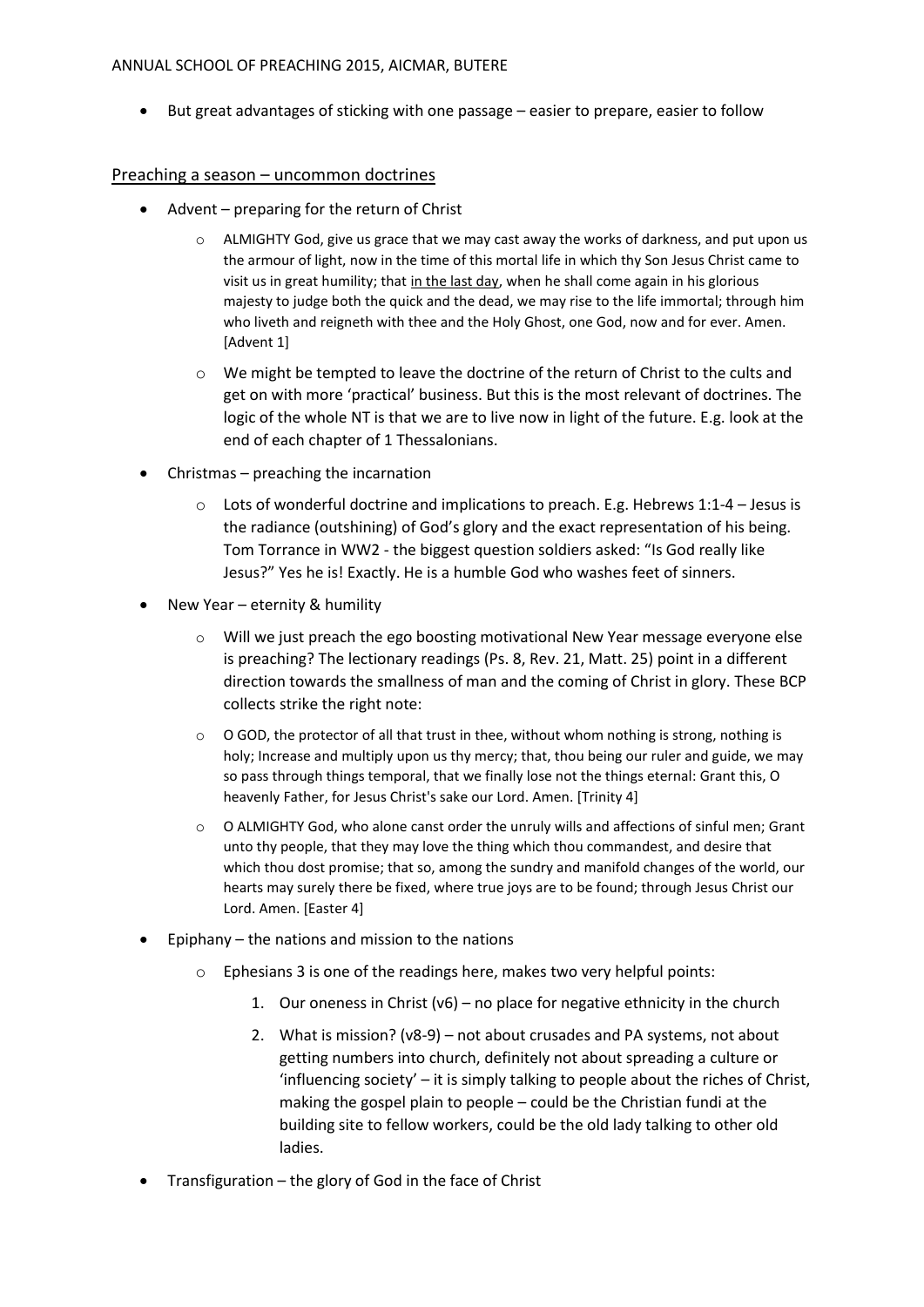#### ANNUAL SCHOOL OF PREACHING 2015, AICMAR, BUTERE

- Lent Repentance, Wretchedness, Sanctification, Suffering
	- Repentance should be our daily life (Luther) but helpful to have a season to particularly remember and acknowledge or wretchedness. Especially important when some Christian teachers are teaching that we should not call ourselves sinners (cf. 1 Tim.  $1:15$ )<sup>1</sup>
	- o ALMIGHTY and everlasting God, who hatest nothing that thou hast made and dost forgive the sins of all them that are penitent: Create and make in us new and contrite hearts, that we, worthily lamenting our sins, and acknowledging our wretchedness, may obtain of thee, the God of all mercy, perfect remission and forgiveness; through Jesus Christ our Lord. Amen. [Ash Wed]
	- $\circ$  ALMIGHTY God, who seest that we have no power of ourselves to help ourselves; Keep us both outwardly in our bodies and inwardly in our souls; that we may be defended from all adversities which may happen to the body and from all evil thoughts which may assault and hurt the soul; through Jesus Christ our Lord. Amen. [Lent 2]<sup>2</sup>
- Holy Week & Good Friday preaching Christ crucified
	- Do not assume that people know the gospel of Christ taking the punishment in the place of sinners. Take the great opportunity to preach it.
	- $\circ$  John's Gospel particularly shows in its narratives the substitution that occurs as one man dies for the people, the Lamb for sinner, Jesus the innocent for Peter the guilty. And the wonderful word from the Cross: "It is finished."<sup>3</sup>
- $\bullet$  Easter preaching the resurrection
	- $\circ$  Esp. 1 Corinthians 15 Jesus' resurrection guarantees our resurrection that is the great Christian hope – the resurrection of the body
- Ascension sovereignty and security
	- $\circ$  Psalm 47 God has ascending (which must mean he first descended) and seated as King over all. He is our King and we are His.
- $\bullet$  Pentecost the work of the Spirit

1

 $\circ$  To glorify Jesus – as a projector projecting an image on a screen – we don't look at the projector we look at the image on the screen. E.g. Acts 2 – the sermon from Joel

 $1$  The BCP services of Morning and Evening Prayer include 13 occasions when we say we are "miserable" sinners/offenders".

<sup>&</sup>lt;sup>2</sup> A helpful doctrine of sanctification in this prayer. It is God who works in us to will and to act. I struggle with all his strength that he powerfully works in me.

<sup>&</sup>lt;sup>3</sup> Hudson Taylor's conversion: "On a day which I shall never forget, when I was about fifteen years of age, because my dear mother was absent from home, I had a holiday, and in the afternoon looked through my father's library to find some book with which to while away the unoccupied hours. Nothing attracting me, I turned over a little basket of pamphlets, and selected from among them a gospel tract which looked interesting… I sat down to read the little book in an utterly unconcerned state of mind, believing indeed at the time that if there were any salvation it was not for me, and with a distinct intention to put away the tract as soon as it should become tedious. Well while reading the tract I was struck with the sentence, "The finished work of Christ." The thought passed through my mind, "Why does the author use this expression? Why not say the atoning or propitiatory work of Christ?" Immediately the words "It is finished" suggested themselves to my mind. What was finished? And I at once replied, "A full and perfect atonement and satisfaction for sin: the debt was paid by the Substitute; Christ died for our sins, and not for ours only, but also for the sins of the whole world." Then came the thought, "If the whole work was finished and the whole debt paid, what is there left for me to do?" And with this dawned the joyful conviction, as light was flashed into my soul by the Holy Spirit, that there was nothing in the world to be done but to fall down on one's knees, and accepting this Savior and His salvation, to praise Him forevermore.